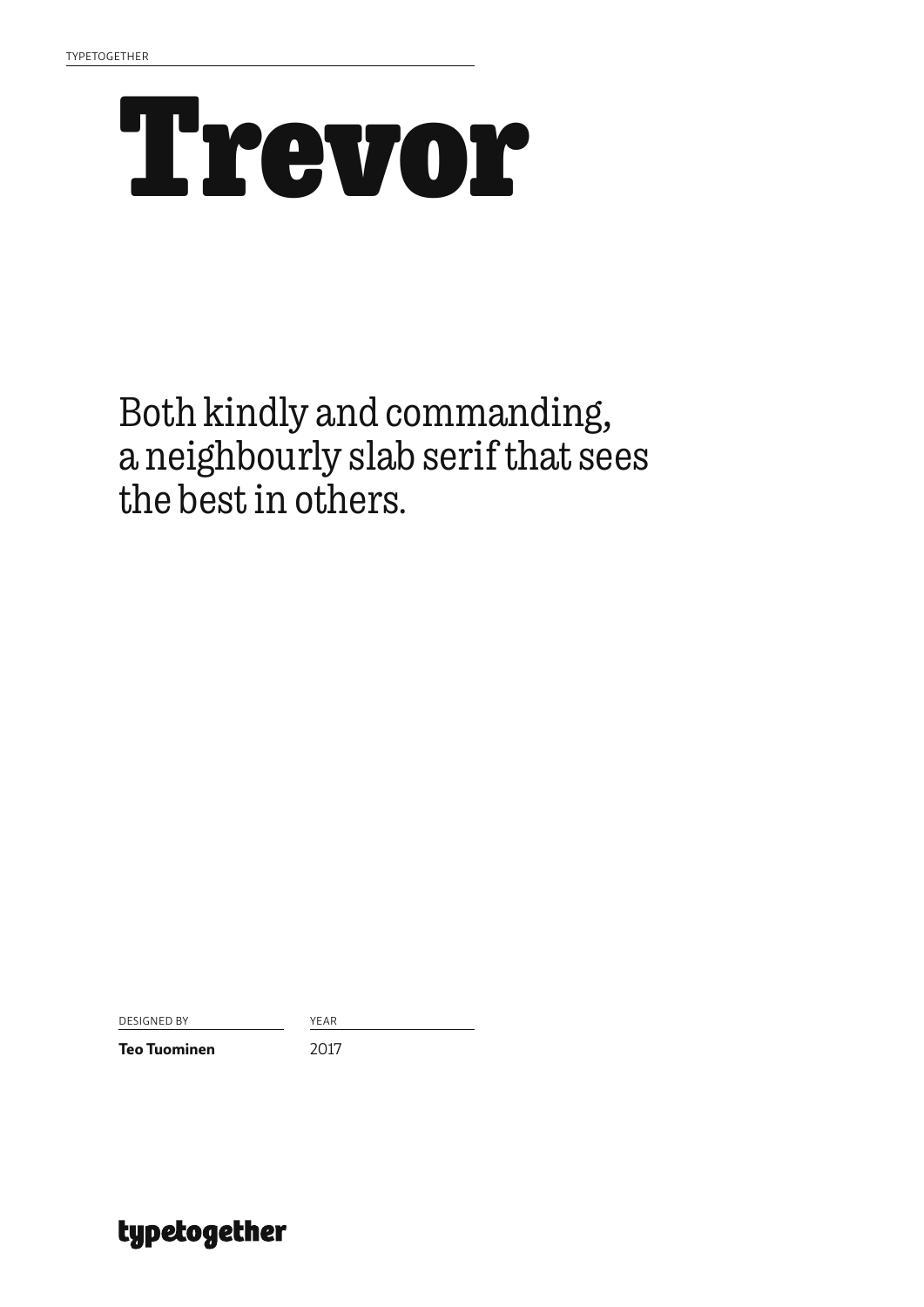Teo Tuominen's Trevor took its first breath as a revival of an 18th century antiqua, but culminated in an entirely new and good-natured family. Trevor is an affable slab serif in nature: both heavy and kind. Known for their familiarity and their dark colour, the terminals of slab serifs put additional weight along the line to maintain an inky presence. Their clunky forms reveal slight immaturity and arouse the reader's sympathy for the subject at hand. Trevor connects with others by consciously riding the line between being personal and commanding.

One goal with Trevor was to pair the robust nature of a low contrast slab serif with more sophisticated elements, such as the ball terminals. So wherever one looks in Trevor, rounded corners rule the day, softening the overall appearance by mimicking ink spread made by old metal type. The easygoing look is tempered by very few inktraps and sharp corners, mostly to the inside of characters and in acute angles.

Whatever Trevor is paired with, it has an altruistic outlook in that it sees the best in others.

It's the neighbourly type family – the neighbour you actually want. Trevor's almost monolinear weight and

high x-height give it a typewriter look in the extralight and light weights, but the whole family was made to work with many other font styles, design work, and information structures. It certainly finds its home in packaging and advertising, its sturdy verticality and narrowness fit the needs of headlines and intro text, and its seven weights are primed for plays and involved text needing many layers of distinction. The black weight is treated like a separate display style with altered ball terminals and serifs to capitalise on the added heft.

Trevor's seven roman weights cover the Latin A Extended glyph set to bring its kindly and commanding outlook to your projects. Along with alternate version of the 'R' in the black weight, its OpenType features include both tabular and proportional lining and oldstyle figures, ligatures, and fractions.

The complete Trevor family, along with our entire catalogue, has been optimised for today's varied screen uses.

Extralight Light Regular Medium **Bold Extrabold** Black

STYLES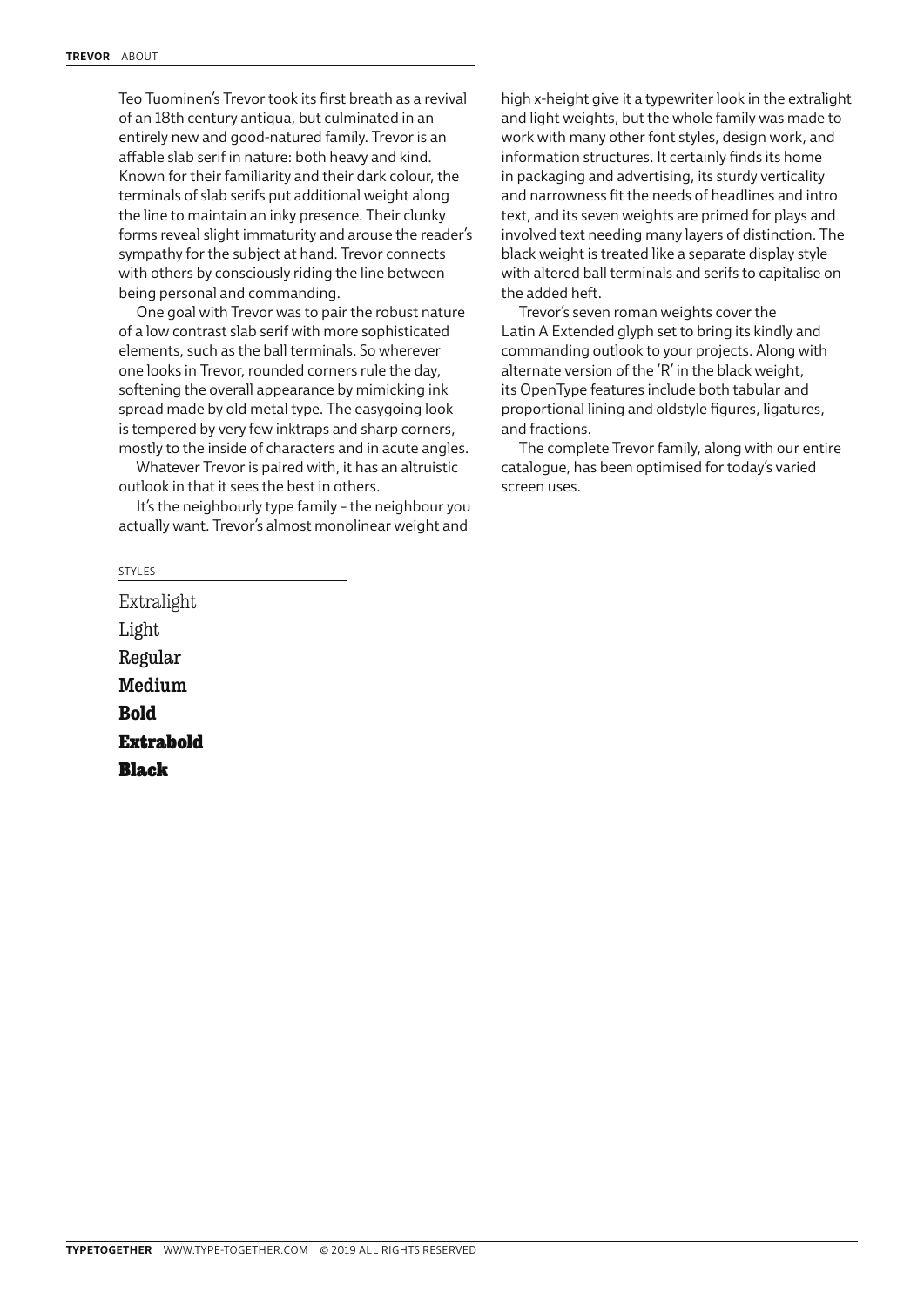# Internatio**nali**té Rutàcea. 18th Century Antiqua Reinterpreted

JUEZ ¿Quién mató, villano, al señor Comendador? TODOS ¡Fuenteovejuna!

## FAL NEW Set your scale: ½ em to 30 ems William Austin Burt

Onwijs Opzij Parijs Pijpen Prijs Radijs Ravijn Rij, pero sin frijoles

## HERNANDEZ & FERI

**'Extravaganza Macabre** - A Tale of Villainy & Valour in Victorian London'

## **OULY SI** 'Hi Trevor'— this is Teo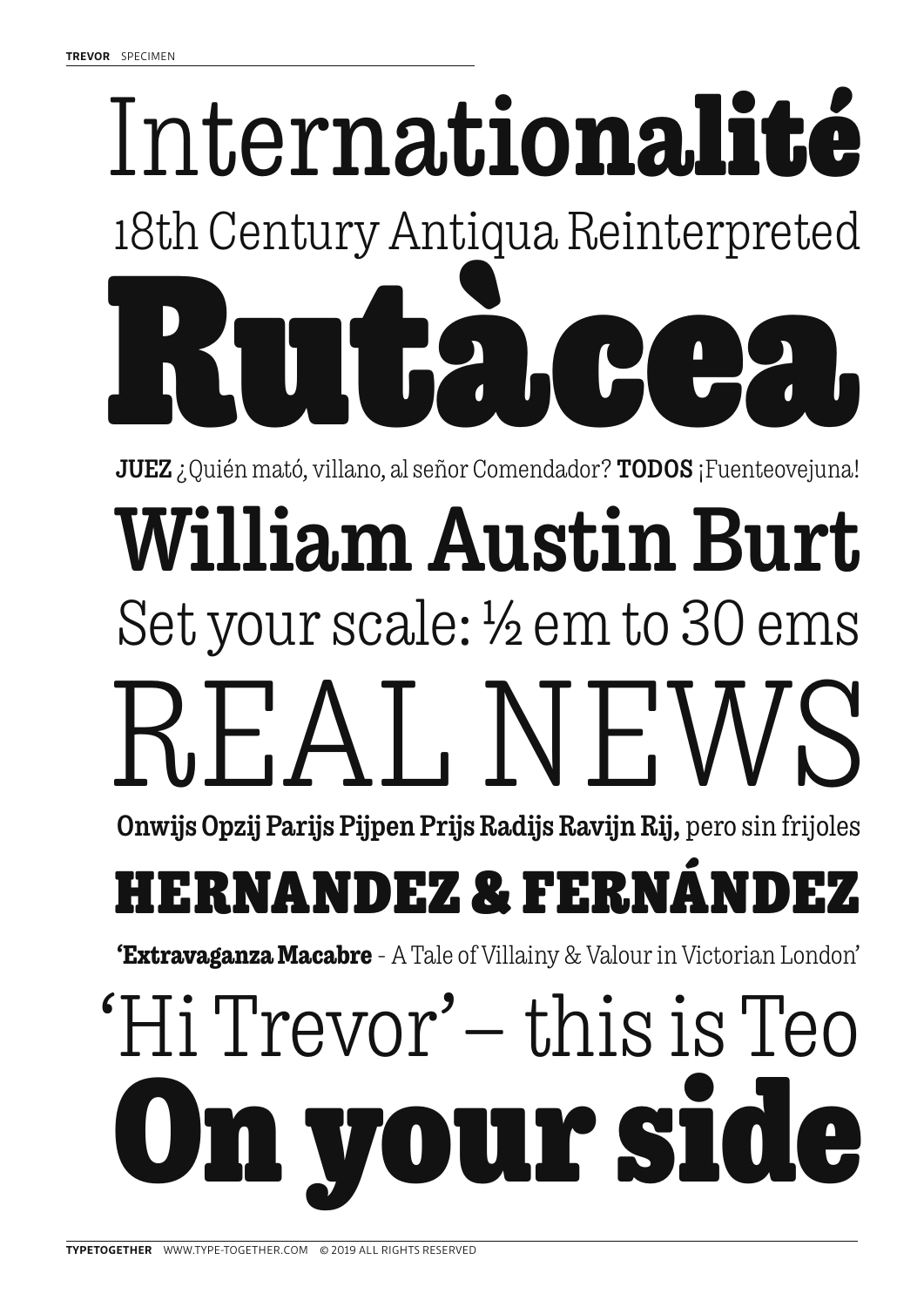# Ink **Személyiség** Sharp Altruistista Information Publicity **Etiketti**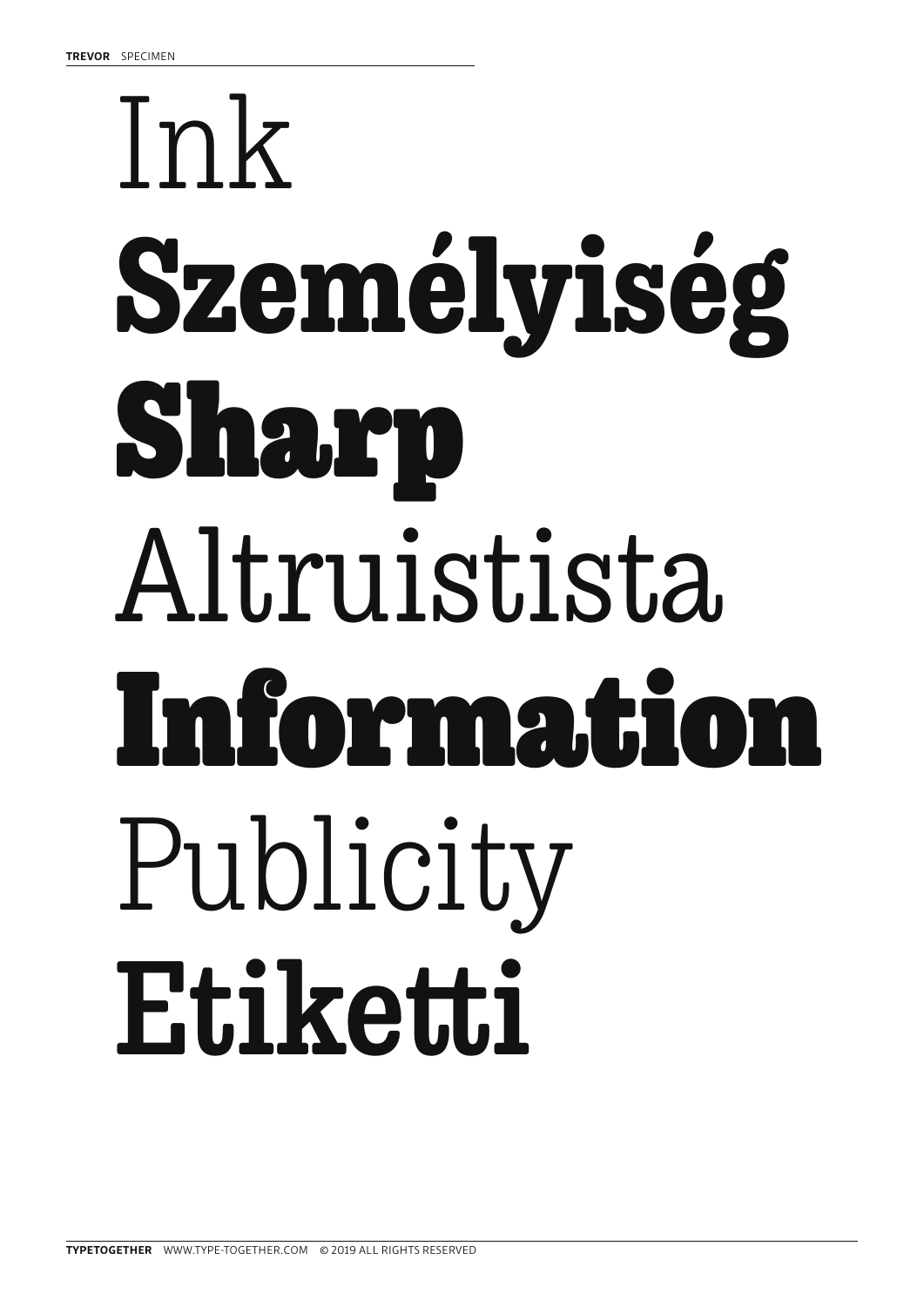BLACK 55PT

## Rhythm & Reaction

BLACK 50PT

## Rhythm & Reaction

BLACK 45PT

## Rhythm & Reaction

BLACK 35PT

## Rhythm & Reaction

BLACK 30/36PT

'Rhythm & Reaction' gets under the skin of a British love affair with American jazz. Jazz first came to Britain as a visual and cultural style — rather than as a musical form, writes John L. Walters.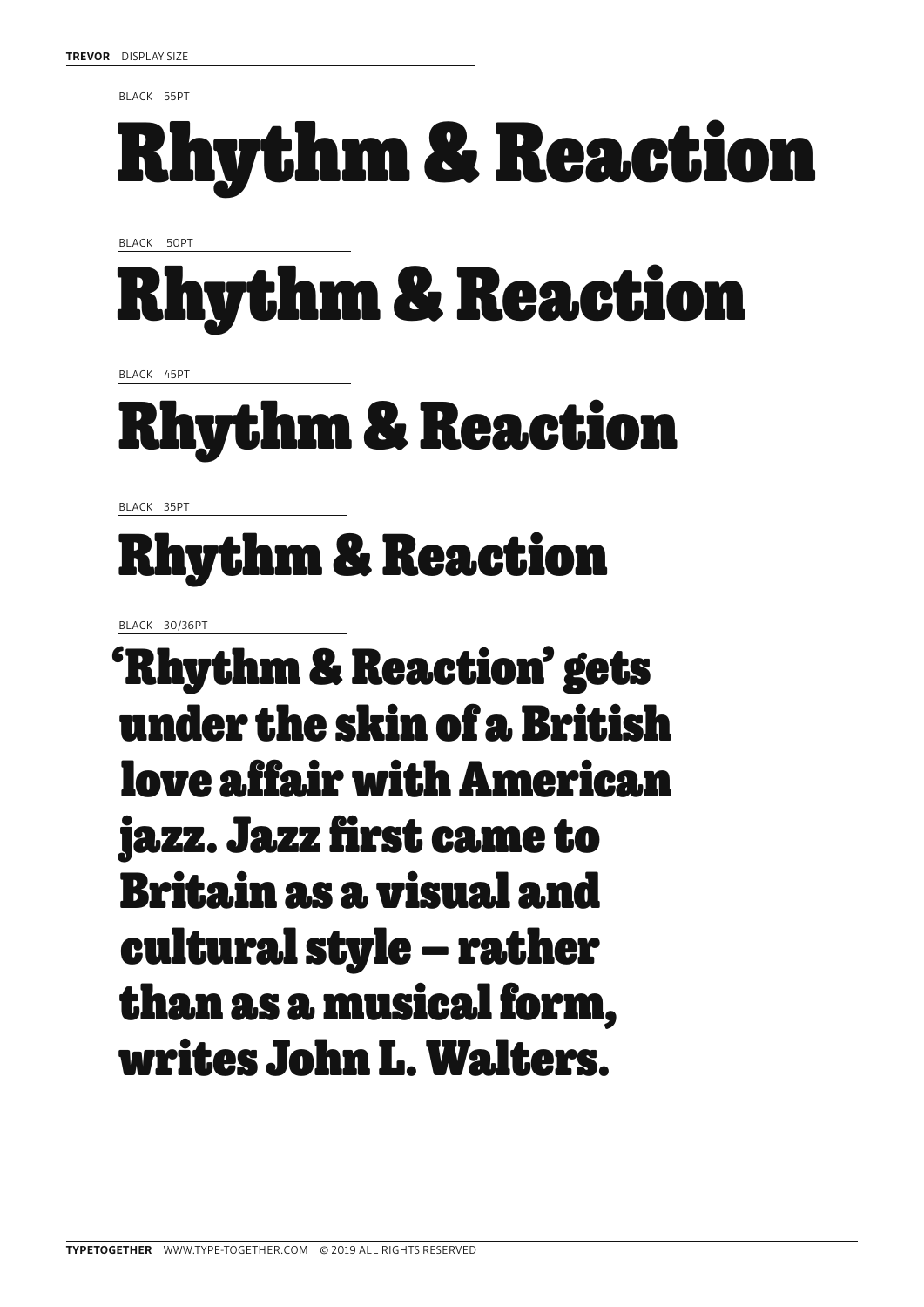EXTRALIGHT 25/30PT

And now I was on my journey, in a pair of thick boots and with a hazel stick in my hand.

LIGHT 25/30PT

And now I was on my journey, in a pair of thick boots and with a hazel stick in my hand.

REGULAR 25/30PT

And now I was on my journey, in a pair of thick boots and with a hazel stick in my

MEDIUM 25/30PT

And now I was on my journey, in a pair of thick boots and with a hazel stick in my

BOLD 25/30PT

**And now I was on my journey, in a pair of thick boots and with a hazel stick in my** 

EXTRABOLD 25/30PT

### **And now I was on my journey, in a pair of thick boots and with a hazel stick in my**

BLACK 25/30PT

### And now I was on my journey, in a pair of thick boots and with a hazel stick in my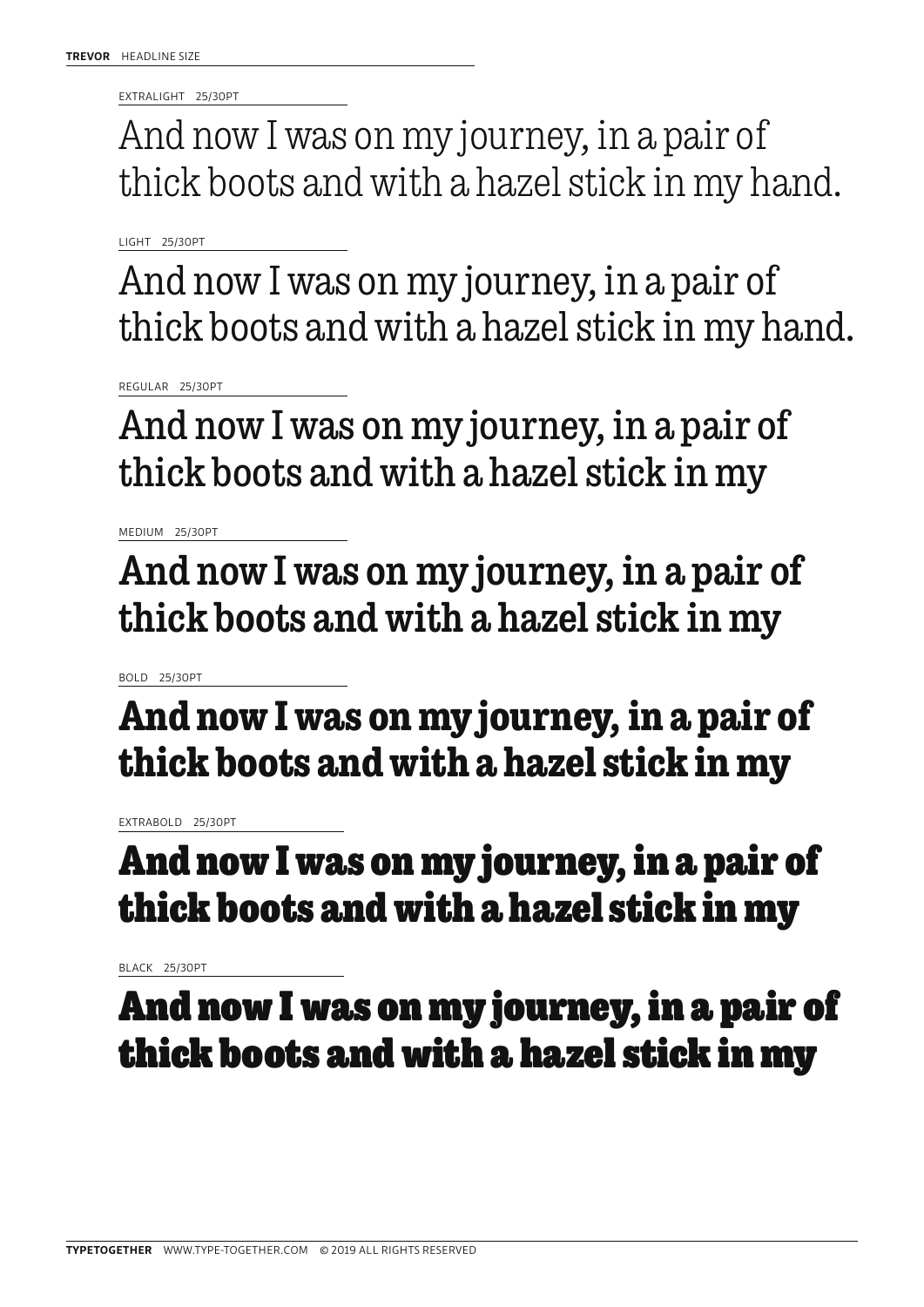EXTRALIGHT 18/22PT

Whenever Henry Wilt took the dog for a walk, or, to be more accurate, when the dog took him, or, to be exact, when Mrs Wilt told them both to go and take themselves out of the house so that she could do her yoga exercises,

### LIGHT 18/22PT

Whenever Henry Wilt took the dog for a walk, or, to be more accurate, when the dog took him, or, to be exact, when Mrs Wilt told them both to go and take themselves out of the house so that she could do her yoga exercises,

#### REGULAR 18/22PT

Whenever Henry Wilt took the dog for a walk, or, to be more accurate, when the dog took him, or, to be exact, when Mrs Wilt told them both to go and take themselves out of the house so that she could do her yoga exercises,

### MEDIUM 18/22PT

Whenever Henry Wilt took the dog for a walk, or, to be more accurate, when the dog took him, or, to be exact, when Mrs Wilt told them both to go and take themselves out of the house so that she could do her yoga exercises,

#### BOLD 18/22PT

**Whenever Henry Wilt took the dog for a walk, or, to be more accurate, when the dog took him, or, to be exact, when Mrs Wilt told them both to go and take themselves out of the house so that she could do her yoga exercises,** 

#### BLACK 18/22PT

**Whenever Henry Wilt took the dog for a walk, or, to be more accurate, when the dog took him, or, to be exact, when Mrs Wilt told them both to go and take themselves out of the house so that she could do her yoga exercises,**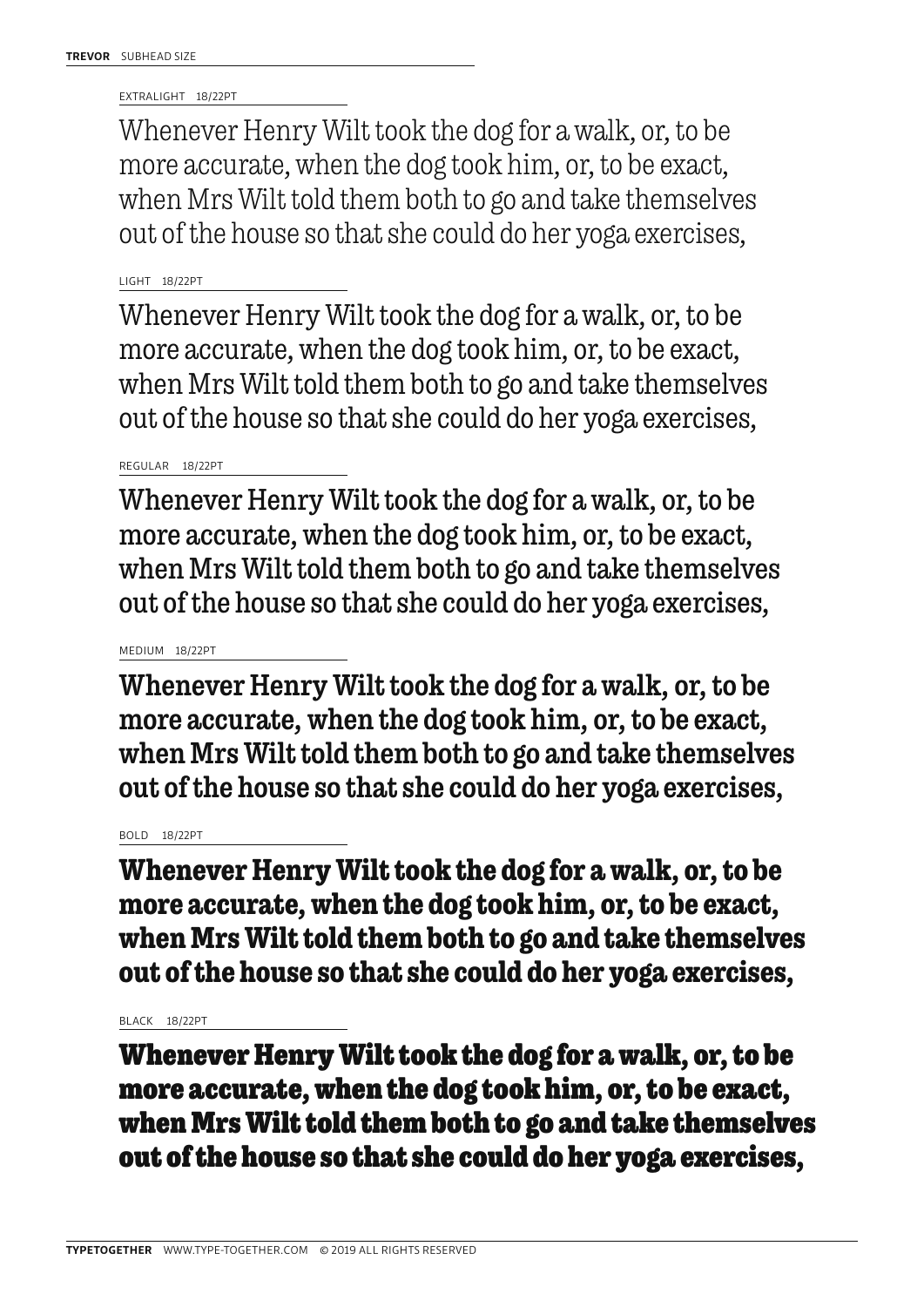As might have been foreseen, Franconia proved to be an excellent place in which to study the difficult family of flycatchers. All our common eastern Massachusetts species were present — the kingbird, the phoebe, the wood pewee, and the least flycatcher — and with them the crested flycatcher (not common), the olive-sided, the traill, and the yellow-bellied. The phoebe-like cry of the traill was to be heard constantly from the hotel piazza. The yellow-bellied seemed to be confined to deep and rather swampy woods in the valley, and to the mountain-side forests; being most numerous on

#### LIGHT 10/13PT

As might have been foreseen, Franconia proved to be an excellent place in which to study the difficult family of flycatchers. All our common eastern Massachusetts species were present — the kingbird, the phoebe, the wood pewee, and the least flycatcher — and with them the crested flycatcher (not common), the olive-sided, the traill, and the yellow-bellied. The phoebe-like cry of the traill was to be heard constantly from the hotel piazza. The yellow-bellied seemed to be confined to deep and rather swampy woods in the valley, and to the mountain-side forests; being most numerous on

#### REGULAR 10/13PT

As might have been foreseen, Franconia proved to be an excellent place in which to study the difficult family of flycatchers. All our common eastern Massachusetts species were present — the kingbird, the phoebe, the wood pewee, and the least flycatcher — and with them the crested flycatcher (not common), the olive-sided, the traill, and the yellow-bellied. The phoebe-like cry of the traill was to be heard constantly from the hotel piazza. The yellow-bellied seemed to be confined to deep and rather swampy woods in the valley, and to the mountain-side forests;

As might have been foreseen, Franconia proved to be an excellent place in which to study the difficult family of flycatchers. All our common eastern Massachusetts species were present — the kingbird, the phoebe, the wood pewee, and the least flycatcher — and with them the crested flycatcher (not common), the olive-sided, the traill, and the yellow-bellied. The phoebe-like cry of the traill was to be heard constantly from the hotel piazza. The yellow-bellied seemed to be confined to deep and rather swampy woods in the valley, and to the

#### EXTRALIGHT 10/13PT EXTRALIGHT 12/15PT

As might have been foreseen, Franconia proved to be an excellent place in which to study the difficult family of flycatchers. All our common eastern Massachusetts species were present — the kingbird, the phoebe, the wood pewee, and the least flycatcher–and with them the crested flycatcher (not common), the olive-sided, the traill, and the yellowbellied. The phoebe-like cry of the traill was to be heard constantly from the hotel piazza.

#### LIGHT 12/15PT

As might have been foreseen, Franconia proved to be an excellent place in which to study the difficult family of flycatchers. All our common eastern Massachusetts species were present — the kingbird, the phoebe, the wood pewee, and the least flycatcher — and with them the crested flycatcher (not common), the olive-sided, the traill, and the yellow-bellied. The phoebe-like cry of the traill was to be heard constantly from the

#### REGULAR 12/15PT

As might have been foreseen, Franconia proved to be an excellent place in which to study the difficult family of flycatchers. All our common eastern Massachusetts species were present — the kingbird, the phoebe, the wood pewee, and the least flycatcher and with them the crested flycatcher (not common), the olive-sided, the traill, and the yellow-bellied. The phoebe-like cry of the traill was to be heard constantly from

#### MEDIUM 10/13PT MEDIUM 12/15PT

As might have been foreseen, Franconia proved to be an excellent place in which to study the difficult family of flycatchers. All our common eastern Massachusetts species were present — the kingbird, the phoebe, the wood pewee, and the least flycatcher and with them the crested flycatcher (not common), the olive-sided, the traill, and the yellow-bellied. The phoebe-like cry of the traill was to be heard constantly from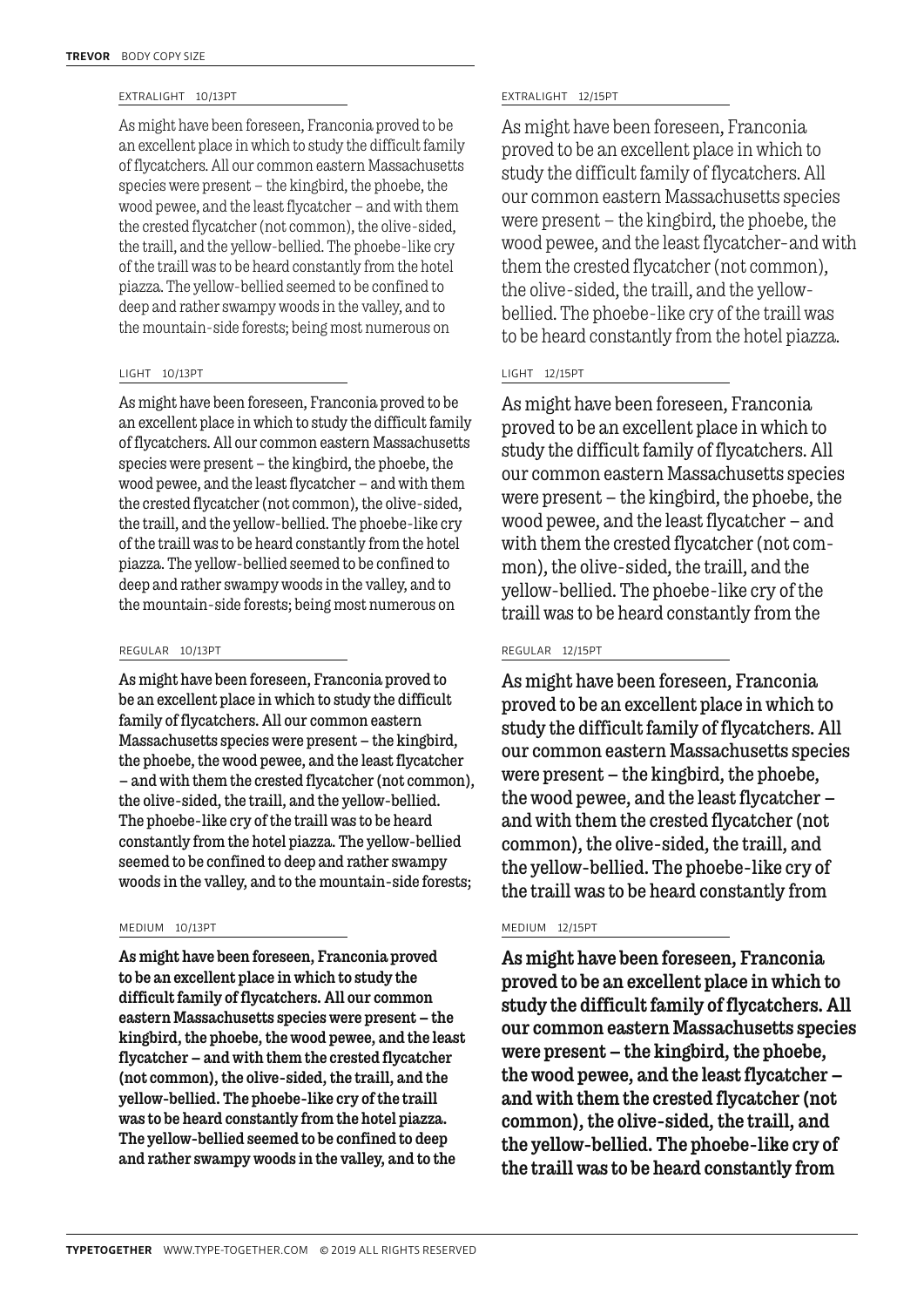#### BOLD 10/13PT

**As might have been foreseen, Franconia proved to be an excellent place in which to study the difficult family of flycatchers. All our common eastern Massachusetts species were present — the kingbird, the phoebe, the wood pewee, and the least flycatcher — and with them the crested flycatcher (not common), the olive-sided, the traill, and the yellowbellied. The phoebe-like cry of the traill was to be heard constantly from the hotel piazza. The yellowbellied seemed to be confined to deep and rather swampy woods in the valley, and to the mountain-** **As might have been foreseen, Franconia proved to be an excellent place in which to study the difficult family of flycatchers. All our common eastern Massachusetts species were present — the kingbird, the phoebe, the wood pewee, and the least flycatcher — and with them the crested flycatcher (not common), the olive-sided, the traill, and the yellow-bellied. The phoebe-like cry of the traill was to be heard constantly**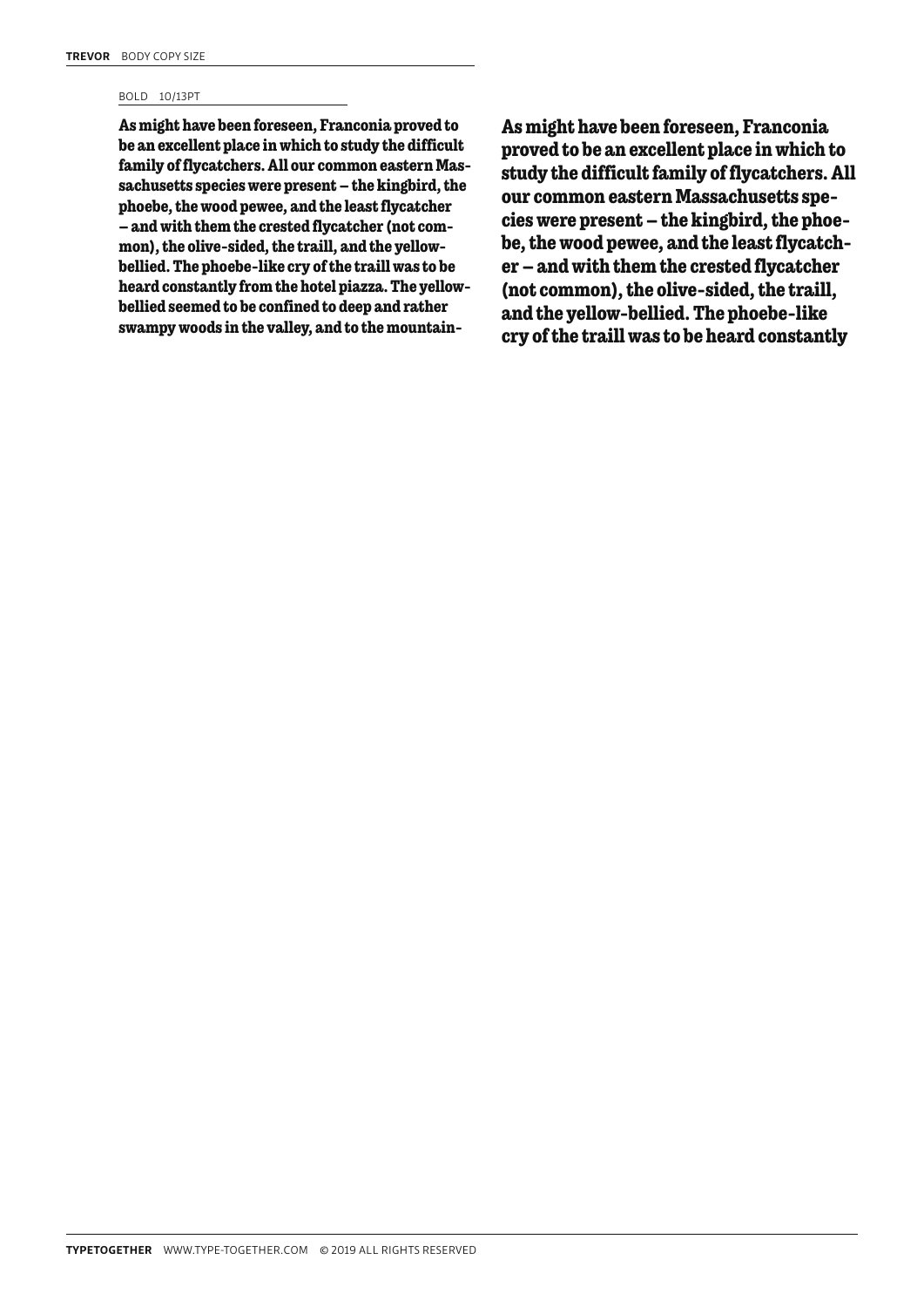#### GERMAN 9/11PT

Im speziellen Sinn bezeichnet das Wort Sprache eine bestimmte Einzelsprache wie Deutsch, Japanisch oder Swahili etc. Die gesprochenen Sprachen der Menschheit werden gemäß ihrer genetischen Verwandtschaft in Sprachfamilien gegliedert. Jede einzelne Sprache wird dabei anhand der sogenannten Language Codes nach den ISO-639-Teilnormen international eindeutig klassifiziert. Von den heute rund 6500 gezählten

#### PORTUGUESE 9/11PT

Linguagem pode se referir tanto à capacidade especificamente humana para aquisição e utilização de sistemas complexos de comunicação, quanto a uma instância específica de um sistema de comunicação complexo. O estudo científico da linguagem, em qualquer um de seus sentidos, é chamado linguística.Atualmente, entre 3000 e 6000 línguas são usadas pela espécie humana, e um número muito maior era usado no passado. As línguas naturais são os exemplos mais

#### TURKISH 9/11PT

İnsanlar arasındaki anlaşmayı sağlayan bir araç olarak tanımlanabilir. Bu bağlamda dil, kelimelerden oluşan, yani vücut dili gibi sözlü olmayan iletişim biçimlerinin yanı sıra insanların en etkili iletişim şekli olan sözlü iletişimi tanımlar. Dil, ses dalgaları aracılığıyla akustik olarak ve kelimeler aracılığıyla veya işaret dilinde olduğu gibi işaretler aracılığıyla görsel olarak aktarılır ("İşaret dili" ile karşılaştırınız). Ayrıca dokunma vasıtasıyla dokunsal işaretlerle

#### ICELANDIC 9/11PT

Mál er kerfi merkja, tákna, hljóða og orða sem notuð eru saman til þess að lýsa hugtökum, hugmyndum, merkingum og hugsunum. Málfræðingar eru þeir sem að rannsaka mál, en í nútímanum var málfræði fyrst kynnt sem vísindagrein af Ferdinand de Saussure. Þeir sem að tala mál, eða nota það á annan hátt, eru taldir með sem hluti af málsamfélagi þess máls. Tungumál er hugtak sérstaklega notað um þau mál sem að hafa hljóðkerfi. Fjölmörg tungumál eru til í heiminum í dag,

#### FRENCH 9/11PT

Les gestes sont la méthode de communication la plus connue, utilisée par diverses espèces dont l'ensemble des primates. C'est également le cas des abeilles et leurs danses : lorsqu'une abeille exploratrice revient vers sa ruche après avoir trouvé une source de nectar, elle peut effectuer une danse en rond indiquant que cette source se situe à moins de 50 mètres, ou une danse en huit indiquant que cette source est plus lointaine. De plus,

#### NORWEGIAN 9/11PT

Et språk er et dynamisk sett av synlige, hørbare eller følbare symboler for kommunikasjon og elementer som brukes for å manipulere dem. Språk kan også henvise til bruken av slike systemer som et generelt fenomen. Eksempler på språk er naturlig språk (menneskelige enkeltspråk, for eksempel norsk), kunstige språk (for eksempel esperanto) og programmeringsspråk (for eksempel Java). Menneskespråk omtales vanligvis som naturlige språk, og vitenskapen

#### SWEDISH 9/11PT

Språk eller tungomål är en del av olika system för kommunikation, som används av människor och som vi börjar tillägna stora bitar av redan under våra första levnadsår.Barn lär sig använda språk lika naturligt, som de lär sig att gå. Språket kommuniceras exempelvis via talat språk, teckenspråk, kognitioner och skrift, som är bärare av språk i en rad olika kommunikationssystem. Begreppet språk har två nära sammanbundna men ändå separata betydelser; dels

#### SPANISH 9/11PT

Un lenguaje (del provenzal lenguatge y del latín lingua) es un sistema de comunicación estructurado para el que existe un contexto de uso y ciertos principios combinatorios formales. Existen contextos tanto naturales como artificiales. Desde un punto de vista más amplio, el lenguaje indica una característica común a los humanos y a otros animales (animales no simbólicos) para expresar sus experiencias y comunicarlas a otros mediante el uso de símbolos, señales

#### CZECH 9/11PT

Vědecký obor zabývající se zkoumáním jazyka se nazývá lingvistika. Otázky týkající se filosofie jazyka byly pokládány již ve starověkém Řecku, byly zde otázky typu zda mohou slova reprezentovat zkušenost nebo motivovanost obsahu slov, konkrétními památkami jsou například Platónovy dialogy Gorgias a Faidros. Ještě časnějším dokladem uvažování o jazyku jsou gramatiky sanskrtu, nejranější záznamy o kodifikaci liturgického

#### ITALIAN 9/11PT

Il linguaggio, in linguistica, è il complesso definito di suoni, gesti e movimenti attraverso il quale si attiva un processo di comunicazione. La facoltà di rappresentare mentalmente un significato è presente in molte specie di animali, tra le quali l'essere umano. La capacità di elaborare e produrre un linguaggio verbale, nell'uomo, si è sviluppata a seguito di mutamenti strutturali della cavità orale. In particolare l'arretramento dell'ugola ha reso l'essere umano capace di espri-

#### POLISH 9/11PT

Język służy do przedstawiania rzeczywistości dotyczącej przedmiotów, czynności czy abstrakcyjnych pojęć za pomocą znaków. Zbiór znaków w języku jest otwarty. Wynika to z faktu, że znakiem językowym jest każdy tekst, każda sformułowana wypowiedź, posiadająca znaczenie. Jednostka posługująca się językiem może więc za pomocą jego systemu tworzyć nieskończoną liczbę nowych znaków, także takich, z którymi nigdy się wcześniej nie zetknęła. Znaki te

#### FINNISH 9/11PT

Kieli on järjestelmä, jossa ihminen ilmaisee ajatuksensa kielellisillä merkeillä, abstraktioilla. Näitä merkkejä nimitetään kielellisiksi ilmauksiksi. Puhutuissa kielissä kuuluvia (auditiivisia) merkkejä tuotetaan puhe-elimillä. Kirjoitetussa kielessä kielelliset ilmaukset on tehty silmin nähtäviksi eli luettaviksi. Viitotuissa kielissä kielelliset ilmaukset ovat visuaalisia, eivät auditiivisia. Eri kieliä tutkii kielitiede. Kognitiotiede tutkii kieltä hieman erilaisesta näkökulmasta: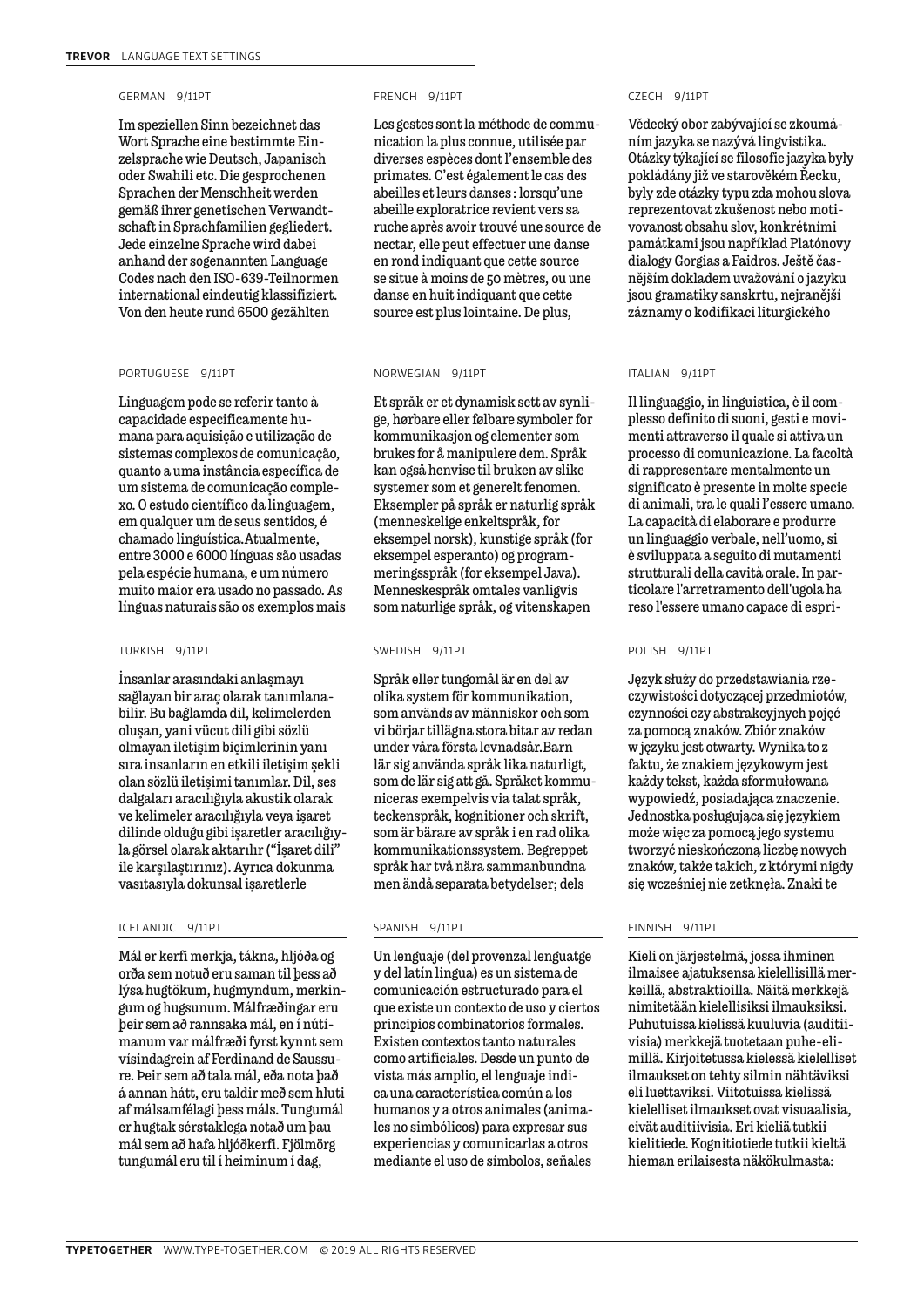| ALL CAPS                              |                                                                                     |
|---------------------------------------|-------------------------------------------------------------------------------------|
| Para texto<br>1708 A-b [Ende] H@I     | PARA TEXTO<br>1708 A-B [ENDE] H@I                                                   |
| LIGATURES                             |                                                                                     |
| Affiliate, nutty, fjord, bottle       | Affiliate, nutty, fjord, bottle                                                     |
| PROPORTIONAL OLDSTYLE FIGURES         |                                                                                     |
| 0123456789\$€¢£¥f%%                   | 0123456789\$€¢£¥f%‰                                                                 |
| PROPORTIONAL LINING FIGURES (DEFAULT) |                                                                                     |
| 0123456789\$€¢£¥f%%                   | 0123456789\$€¢£¥f%‰                                                                 |
| TABULAR OLDSTYLE                      |                                                                                     |
| 0123456789\$€¢£¥f                     | 0123456789\$€¢£¥f                                                                   |
| TABULAR LINING                        |                                                                                     |
| 0123456789\$€¢£¥f                     | 0123456789\$€¢£¥f                                                                   |
| NUMERATOR/DENOMINATOR                 |                                                                                     |
| 345/678, 89/120                       | 345/678, 89/120                                                                     |
| <b>FRACTIONS</b>                      |                                                                                     |
| 1/23/41/465/72/98                     | $\frac{1}{2}$ $\frac{3}{4}$ $\frac{1}{4}$ $\frac{5}{7}$ $\frac{2}{9}$ $\frac{1}{8}$ |
| SUPERIOR/INFERIOR                     |                                                                                     |
| H2O xb8 y3+5                          | $H_2O$ xb <sub>8</sub> $y^3 +^5$                                                    |
| ORDINALS                              |                                                                                     |
| $10$ 2a.                              | $1^{\circ}2^{\mathrm{a}}$                                                           |
| <b>HISTORICAL FORMS</b>               |                                                                                     |
| That is the question                  | That if the queftion                                                                |
| STYLISTIC SET O1 (BLACK ONLY)         |                                                                                     |
| R                                     | R                                                                                   |
| TURKISH/AZERI/CRIMEAN TATAR           |                                                                                     |
| findik, FINDIK                        | findik, FİNDİK                                                                      |
| ROMANIAN/MOLDAVIAN                    |                                                                                     |
| Timiş, MULTUMESC                      | Timiș MULȚUMESC                                                                     |
| CATALAN                               |                                                                                     |
| Il·lusió, CAL·LIGRAFIA                | Il·lusió, CALLIGRAFIA                                                               |
| CONTEXTUAL ALTERNATES                 |                                                                                     |
| gj                                    | gj                                                                                  |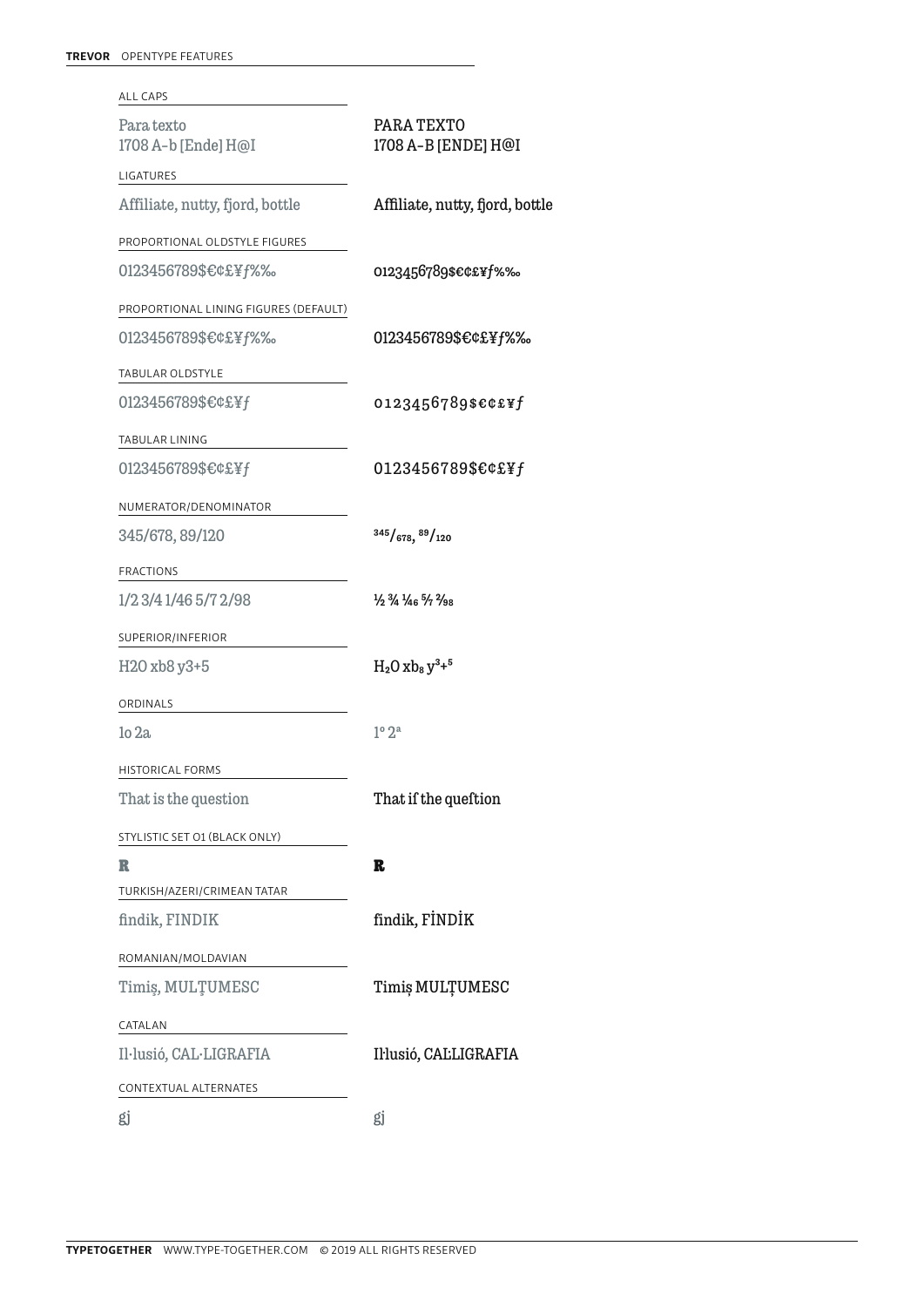#### UPPERCASE

ABCDEFGHIJKLMNOPQRSTUVWXYZÆÐ **IJNŒPÁĂÂÄÆAĀAÅÅÃĆČÇĈĊĎĐÉĔĚÊË** ĖÈĒEĞĜGGĠĦĤÍĬĨĨĨĨĪĪĨĴKĹĽLĿŁŃŇNÑÓŎ ÔÖÒŐŌØØŐŔŘRŚŠSŜSŦŤŢŢÚŬŨÜŨŬŨŲŮ ŨŴŴŴŴÝŶŸŶŹŽŻ

#### LOWERCASE

abcdefghijklmnopqrstuvwxyzæðijnæbßi **j**ĸſàáâãäåāāåaåçćĉċčđďèéêëēĕėeěĝğġģĥħ iíîïīīiiiîkklll'linnňnnñòóôõöøōŏőørrřśŝş šşţť ŧţù ú û ü ũ ū ŭ ů ű ų ŵ ý ÿ ŷ ź ż ž

LIGATURES

ff fi fl fk fb fh fj ffi ffl  $tt$   $ft$ 

HISTORICAL FORMS

 $\mathbf f$ 

ALTERNATES

#### $R_{j}$

PUNCTUATION

 $\frac{(a, a)}{b}, \frac{a, b}{c}, \ldots; \frac{1}{2}$ : [[() { } \ / \_ « »  $\cdots$  ...

SYMBOLS

 $||S \mathbf{\Psi} \odot \mathbf{R}^{m} \mathbf{\Psi} \mathbf{A} \mathbf{B} \mathbf{A}^{*} + \mathbf{A}^{m} - \mathbf{B}^{m}$ 

PROPORTIONAL OLDSTYLE FIGURES

0123456789\$¢£¥€f%%

PROPORTIONAL LINING FIGURES (DEFAULT)

0123456789\$€¢£¥f%‰

TABULAR OLDSTYLE FIGURES

 $0123456789$ \$e¢£¥f

TABULAR LINING FIGURES

0123456789\$¢£¥€f

**SUPERSCRIPTS** 

 $H^{0123456789}$ 

SUBSCRIPTS

 $H_{0123456789}$ 

NUMERATOR/DENOMINATOR

 $0123456789 / 0123456789$ 

**FRACTIONS** 

 $\frac{1}{2}$   $\frac{1}{4}$   $\frac{3}{4}$   $\frac{1}{3}$   $\frac{2}{3}$   $\frac{1}{8}$   $\frac{3}{8}$   $\frac{5}{8}$   $\frac{7}{8}$ 

ORDINALS

 $H^{a o}$ 

MATHEMATICAL OPERATORS

DIACRITICAL MARKS

 $\cdots$  $1122 - 11122$  $56.5$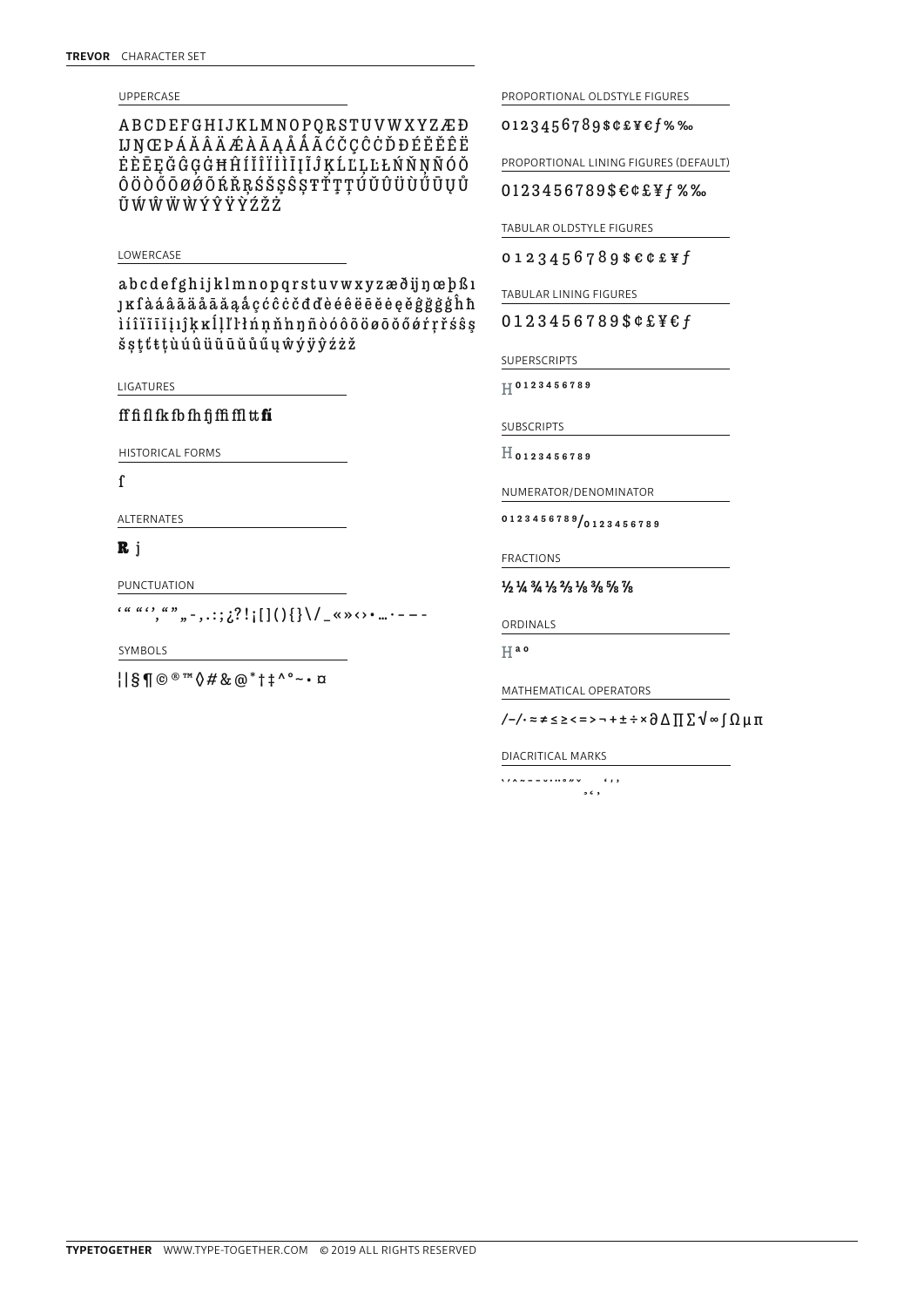#### SUPPORTED LATIN LANGUAGES

Abenaki, Afaan Oromo, Afar, Albanian, Alsatian, Amis, Anuta, Aragonese, Aranese, Aromanian, Arrernte, Arvanitic (Latin), Asturian, Atayal, Aymara, Bashkir (Latin), Basque, Belarusian (Latin), Bemba, Bikol, Bislama, Bosnian, Breton, Cape Verdean Creole, Catalan, Cebuano, Chamorro, Chavacano, Chichewa, Chickasaw, Cimbrian, Cofán, Cornish, Corsican, Creek, Crimean Tatar (Latin), Croatian, Czech, Danish, Dawan, Delaware, Dholuo, Drehu, Dutch, English, Esperanto, Estonian, Faroese, Fijian, Filipino, Finnish, Folkspraak, French, Frisian, Friulian, Gagauz (Latin), Galician, Ganda, Genoese, German, Gikuyu, Gooniyandi, Greenlandic (Kalaallisut), Guadeloupean Creole, Gwich'in, Haitian Creole, Hän, Hawaiian, Hiligaynon, Hopi, Hotcąk (Latin), Hungarian, Icelandic, Ido, Ilocano, Indonesian, Interglossa, Interlingua, Irish, Istro-Romanian, Italian, Jamaican, Javanese (Latin), Jèrriais, Kala Lagaw Ya, Kapampangan (Latin), Kaqchikel, Karakalpak (Latin), Karelian (Latin), Kashubian, Kikongo, Kinyarwanda, Kiribati, Kirundi, Klingon, Kurdish (Latin), Ladin, Latin, Latino sine Flexione, Latvian, Lithuanian, Lojban, Lombard, Low Saxon, Luxembourgish, Maasai, Makhuwa, Malay, Maltese, Manx, Māori, Marquesan, Megleno-Romanian, Meriam Mir, Mirandese, Mohawk, Moldovan, Montagnais, Montenegrin, Murrinh-Patha, Nagamese Creole, Ndebele, Neapolitan, Ngiyambaa, Niuean, Noongar, Norwegian, Novial, Occidental, Occitan, Oshiwambo, Ossetian (Latin), Palauan, Papiamento, Piedmontese, Polish, Portuguese, Potawatomi, Q'eqchi', Quechua, Rarotongan, Romanian, Romansh, Rotokas, Sami, Samoan, Sango, Saramaccan, Sardinian, Scottish Gaelic, Serbian (Latin), Seri, Seychellois Creole, Shawnee, Shona, Sicilian, Silesian, Slovak, Slovenian, Slovio (Latin), Somali, Sorbian, Sotho, Spanish, Sranan, Sundanese (Latin), Swahili, Swazi, Swedish, Tagalog, Tahitian, Tetum, Tok Pisin, Tokelauan, Tongan, Tshiluba, Tsonga, Tswana, Tumbuka, Turkish, Turkmen (Latin), Tuvaluan, Tzotzil, Uzbek (Latin), Venetian, Vepsian, Volapük, Võro, Wallisian, Walloon, Waray-Waray, Warlpiri, Wayuu, Welsh, Wik-Mungkan, Wiradjuri, Wolof, Xavante, Xhosa, Yapese, Yindjibarndi, Zapotec, Zulu, Zuni, …

#### EXTENDED TYPOGRAPHIC FEATURES:

Case sensitive forms, standard ligatures, discretionary ligatures, 4 sets of figures (old style numerals, lining figures, proportional figures, tabular figures) , superscript, inferiors, numerators, denominators, fractions, alternative fractions, ordinals, localised forms, contextual alternates, historical forms, stylistic sets (SS01), …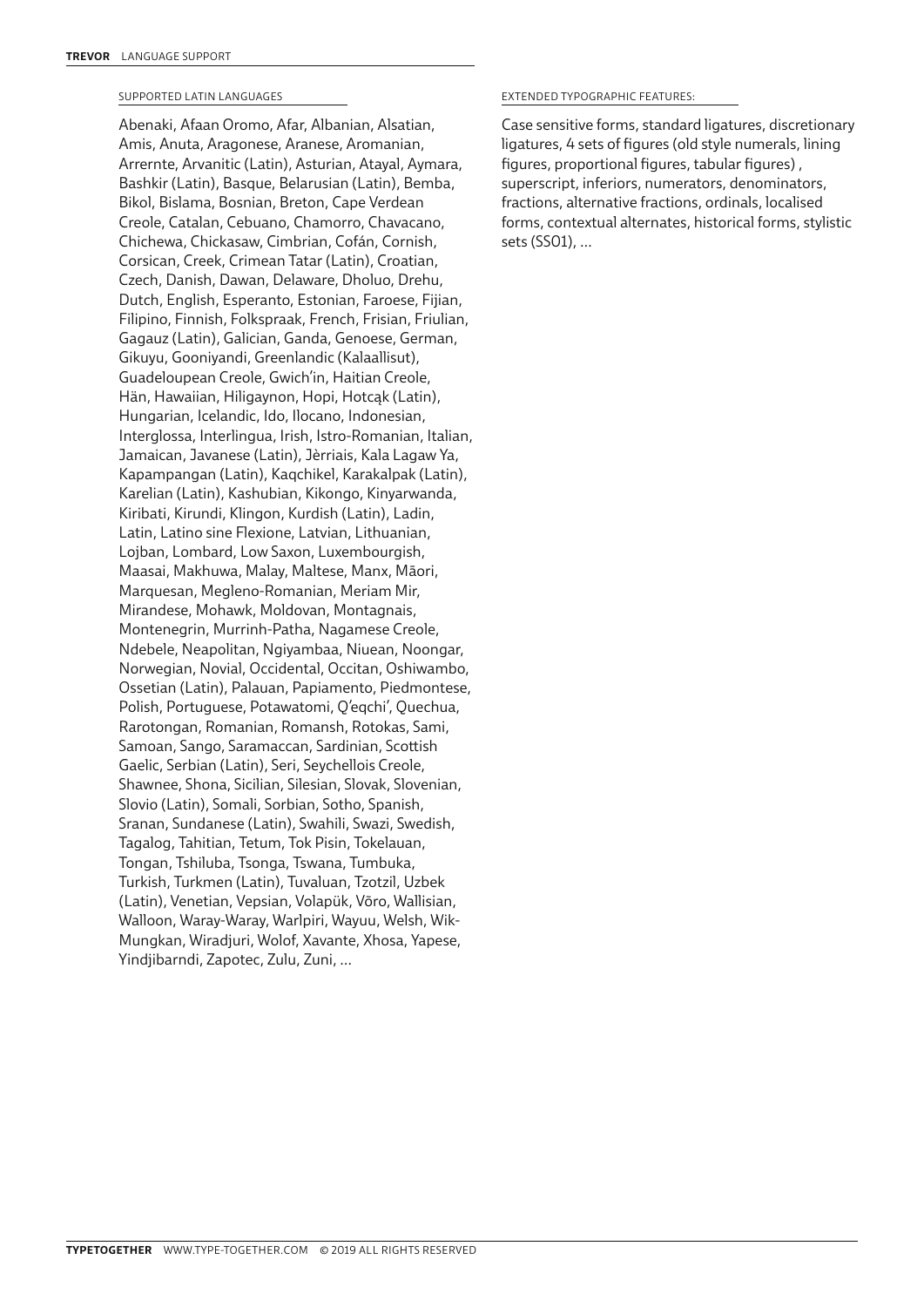#### THE DESIGNERS

**Teo Tuominen** (1983) is an independent type designer and letterer living and working in Helsinki, Finland. He draws type and lettering for a variety of briefs ranging from custom and retail type to logos and more illustrative assignments. He also works as a freelance teacher of typography and type design.

Teo has an MA degree in type design from Type and Media, which is held at the Royal Academy of Art, The Hague, The Netherlands. Prior to that he studied graphic design at the Lahti Institute of Design in Finland.

#### CREDITS

*Lead design and concept* **Teo Tuominem**

*Engineering* Joancarles Casasin

*Quality assurance* Azza Alameddine

*Graphic design*  Roxane Gataud Elena Veguillas

*Copywriting*  Joshua Farmer

AWARDS

–Ed Awards 2019 finalist